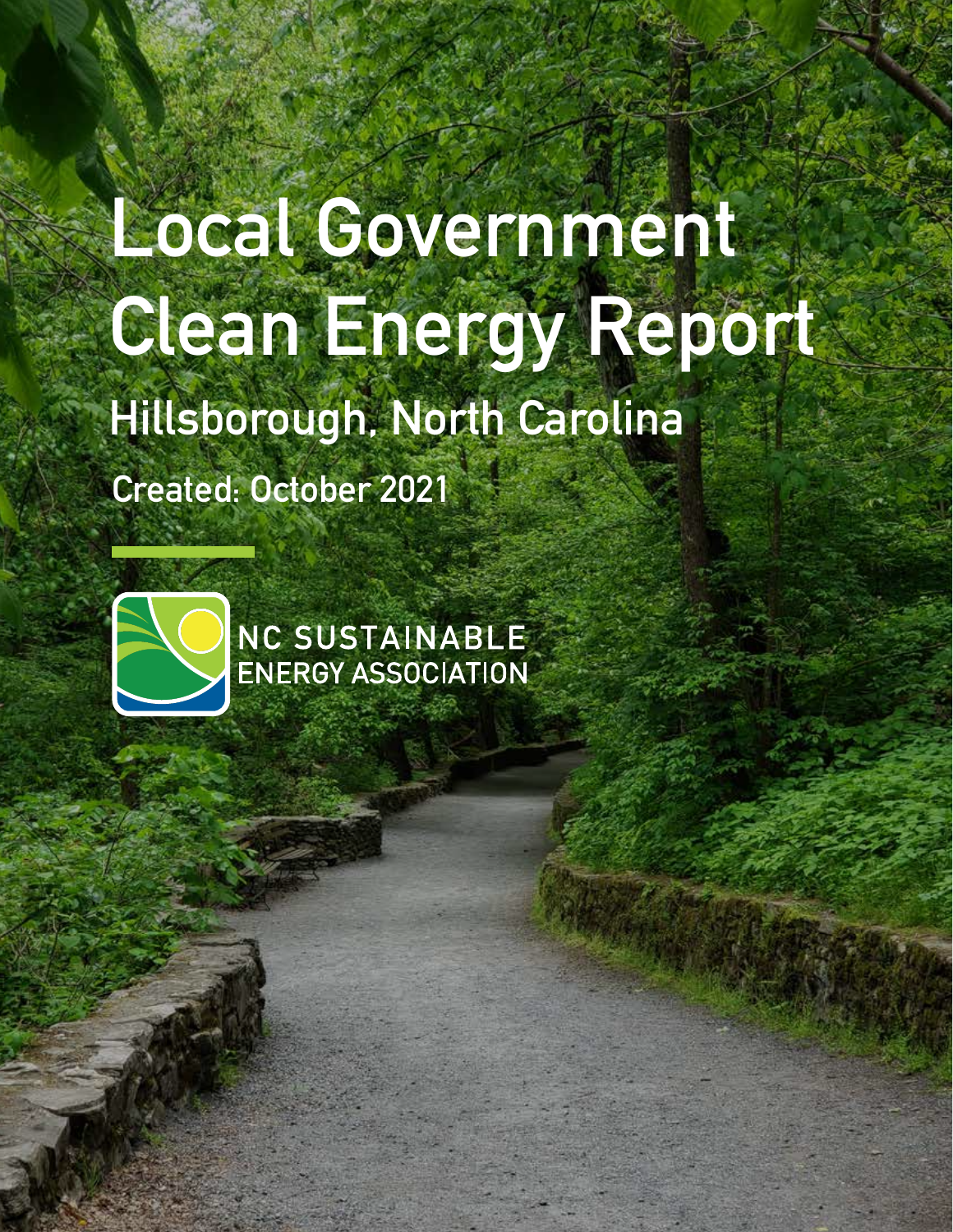# **Local Government Clean Energy Report**

# **Hillsborough, North Carolina**

# **Created: October 2021**

## **Authors:**

Daniel Parker Jerry Carey Daniel Pate Laura Langham

### **Design:**

Samantha Radford

## **About North Carolina Sustainable Energy Association**

North Carolina Sustainable Energy Association (NCSEA) is the leading 501(c)(3) non-profit organization that drives public policy and market development for clean energy. Our mission is to drive policy and market development to create clean energy jobs, economic opportunities, and affordable energy that benefits all of North Carolina. NCSEA's work enables clean energy jobs, economic opportunities, and affordable energy options for North Carolinians. Learn more at www.energync.org.

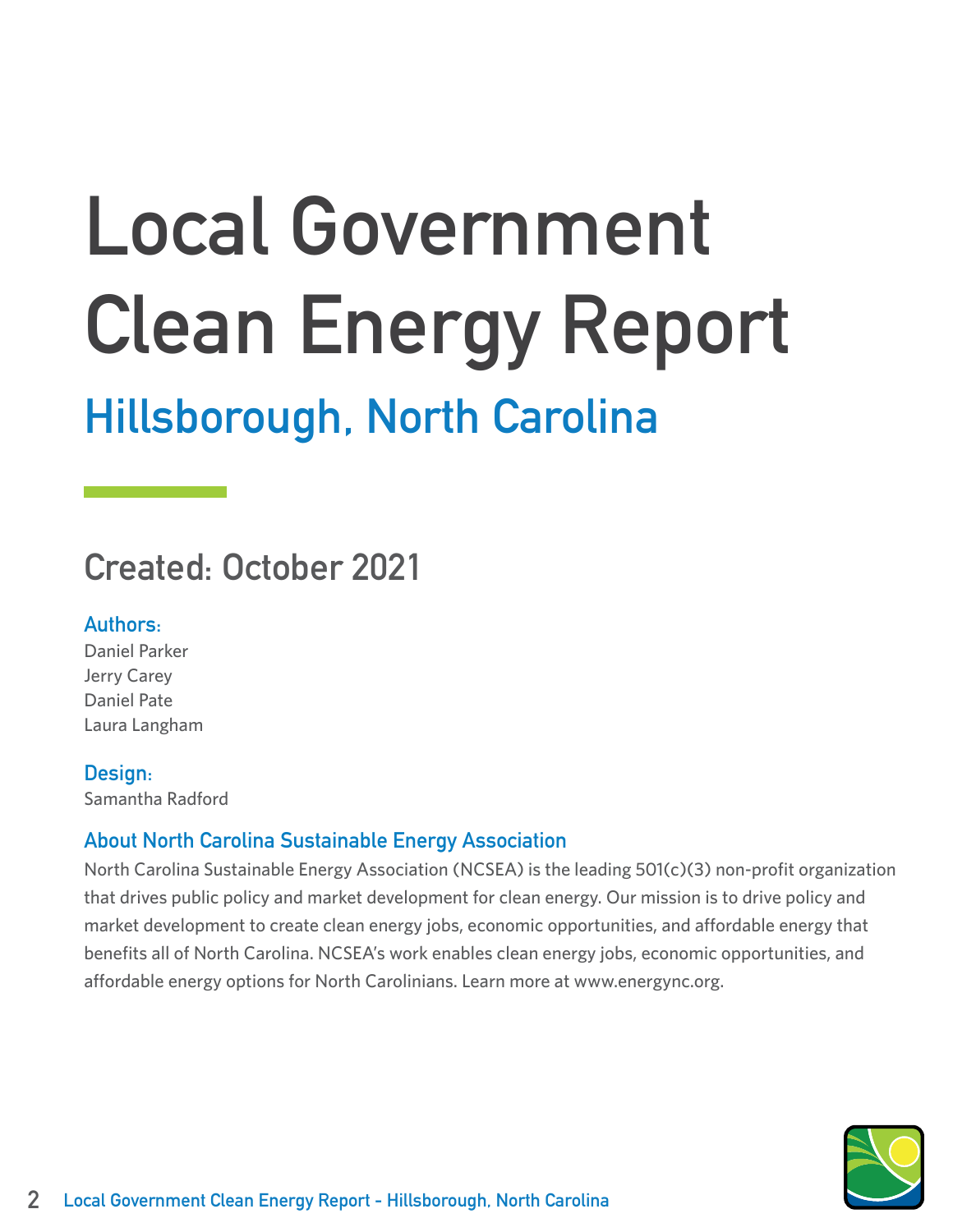# **Introduction**

## Where does this data come from?

#### **Solar Photovoltaic (Solar PV)**

Before electricity-generating systems can be interconnected, they must register with paperwork that is filed to the North Carolina Utilities Commission (NCUC). This paperwork includes Reports of Proposed Construction (ROPCs) and Certificates of Public Convenience and Necessity (CPCNs), depending on their generating capacity. NCSEA tracks these ROPC and CPCN filings and compiles them into the Renewable Energy Database (REDB), which is the source of information for this report. The REDB is the most comprehensive source of data on clean energy systems in the state, and includes information on system technology type, size, and location.

# What does the REDB contain?



- **Application Information .NCUC Docket Number .Docket Description** \*Application Date, Quarter, and<br>Year
- •Facility Type ·Residential, Commercial, etc.
- •Project Name
- \*Account Holder Company
- •Project Location .<br>• Address, City, County, NCSEA<br>Region, State, Zip Code, Lat/Long
- •General System Type .Biomass, Solar, Wind, etc.
- \*Specific System Type .Biogas, PV, Thermal, Waste to
- System Notes Poultry Waste, Swine Waste, Rooftop,
- System Capacity
- System Total Cost and Cost per Watt
- . To whom the electricity and RECs are sold
- Installer Company
- Whether the system has been installed
- System Operation Date, Year, and Quarter
- How the system information was verified
- · Political Districts in which system is located
	- NC House and Senate
	- US Senate

**Figure 1. Information contained in NCSEA's Renewable Energy Database (REDB)**

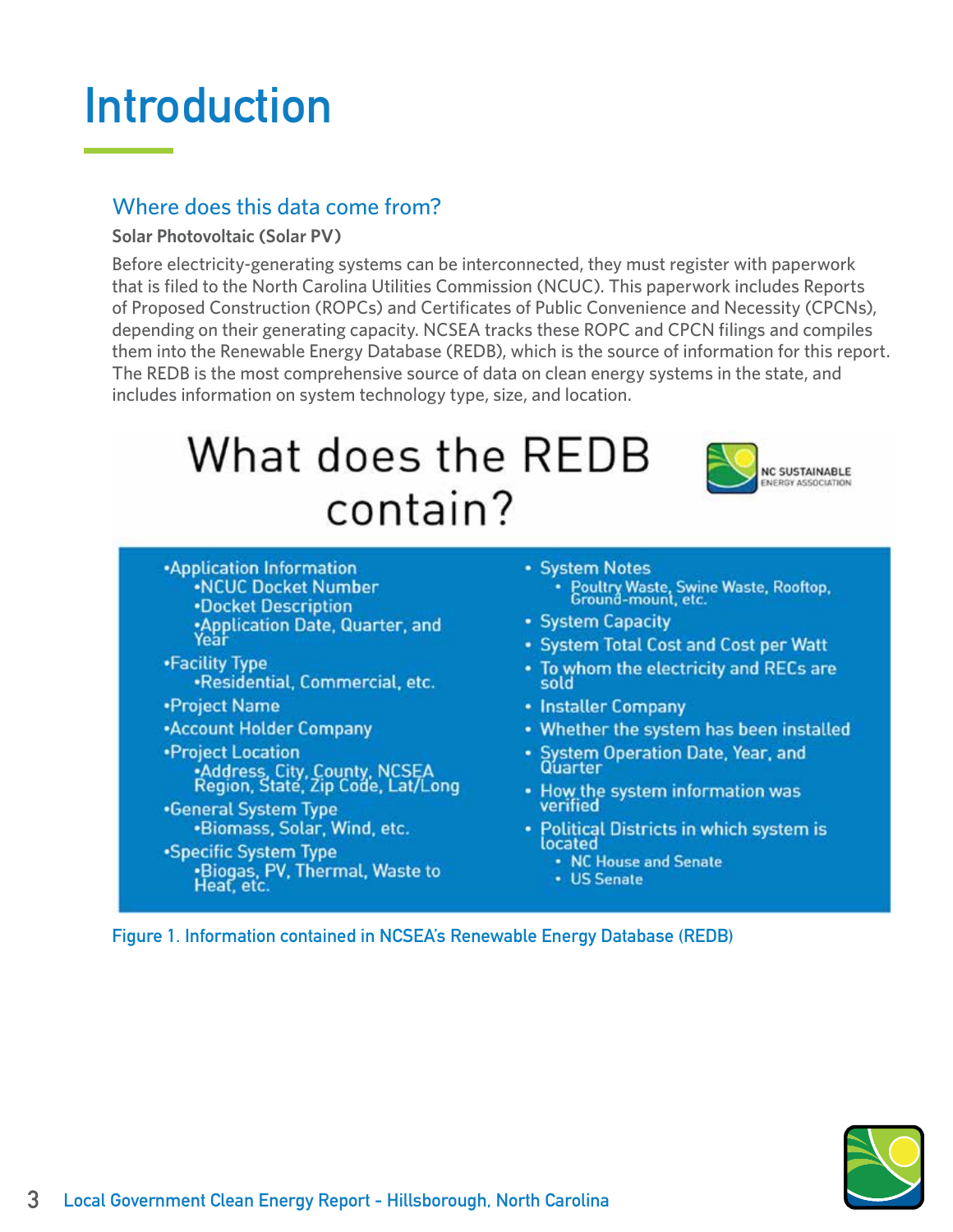# How Does NCSEA Define Renewable Energy Categories?

While there is no industry standard for defining renewable energy system categories, based on research and internal discussion, NCSEA groups them into three general categories which depend on their location, size, and/or use:

- 1. **Residential** a renewable energy system of any generating capacity that is installed on or near a home/residence and produces electricity for use in that home/residence.
- 2. **Commercial/Industrial** a renewable energy system with a generating capacity under 2 MW (AC) that is installed on or near a non-residential building that produces electricity for use in that non-residential building.
- 3. **Utility-Scale** a renewable energy system with a generating capacity of 2 MW (AC) or greater that generates electricity for sale to an electricity utility.

## Background Information

North Carolina is a leader in renewable energy, and specifically in solar photovoltaic (PV) systems. As of Q1 2021, North Carolina has the third most installed solar PV capacity in the United States, with over 7.132 MW.<sup>1</sup>

While most of that capacity comes from utility-scale solar PV systems, there are many residential and commercial/industrial systems across the state too. Solar PV, however, is not the only type of renewable energy technology that contributes electricity to our grid. In fact, there are many hydroelectric, bioenergy, and wind systems in North Carolina, but this report focuses on solar PV, since those are the only renewable energy systems in Hillsborough.

This data is current as of 7/3/2021.

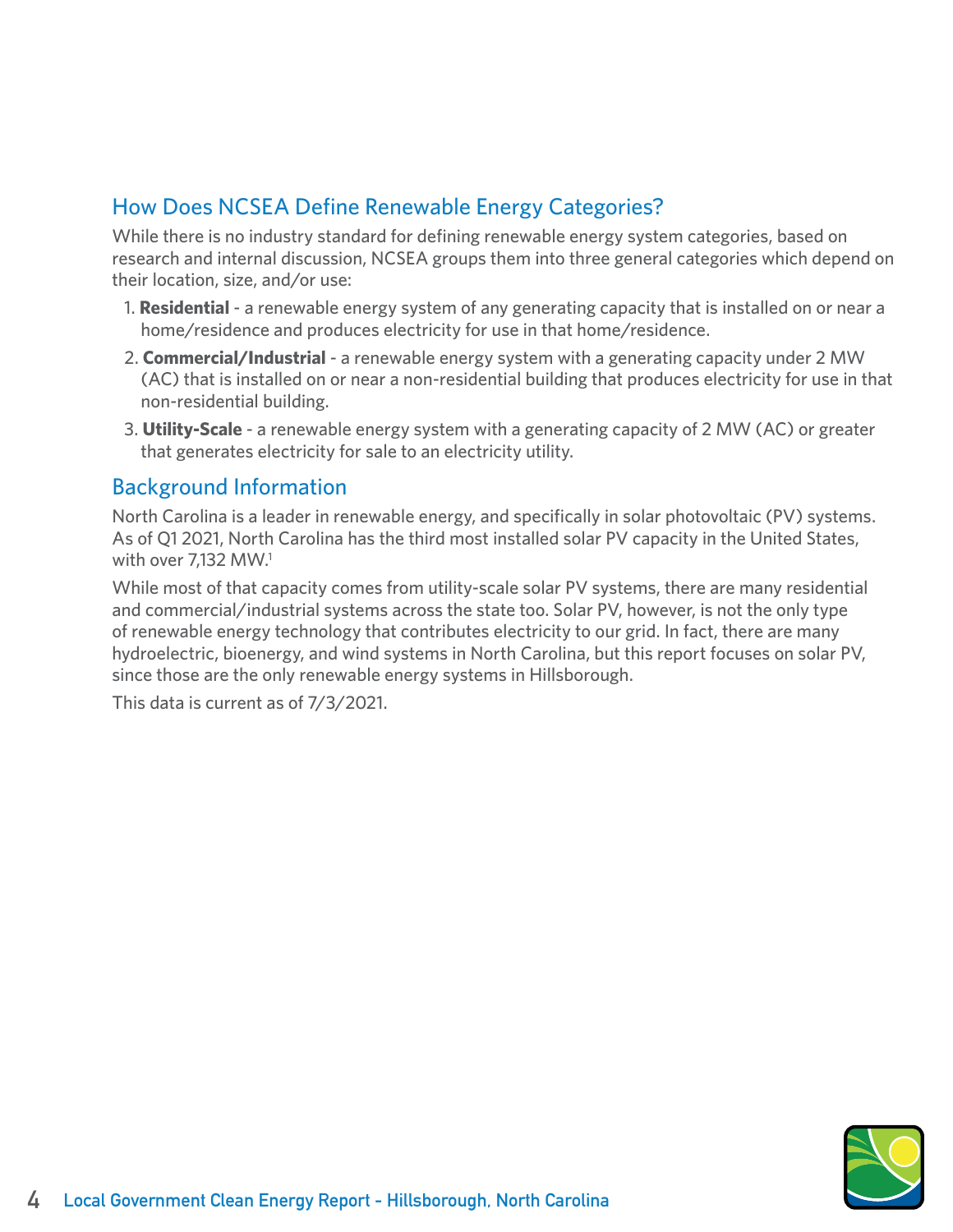# **Current Renewable Energy Systems in Hillsborough**

# All Systems

There are 49 total renewable energy systems installed in Hillsborough, all of which are solar PV systems. Most of the systems in Hillsborough are residential (90%).

| <b>CATEGORY</b> | # OF SYSTEMS | <b>CAPACITY (MW)</b> |
|-----------------|--------------|----------------------|
| RESIDENTIAL     | 44           |                      |
| COMMERCIAL      | 5            |                      |
| IΔI             | 49           | 0.34                 |

### **Table 1. Renewable energy systems and capacity in Hillsborough**







**5 Local Government Clean Energy Report - Hillsborough, North Carolina**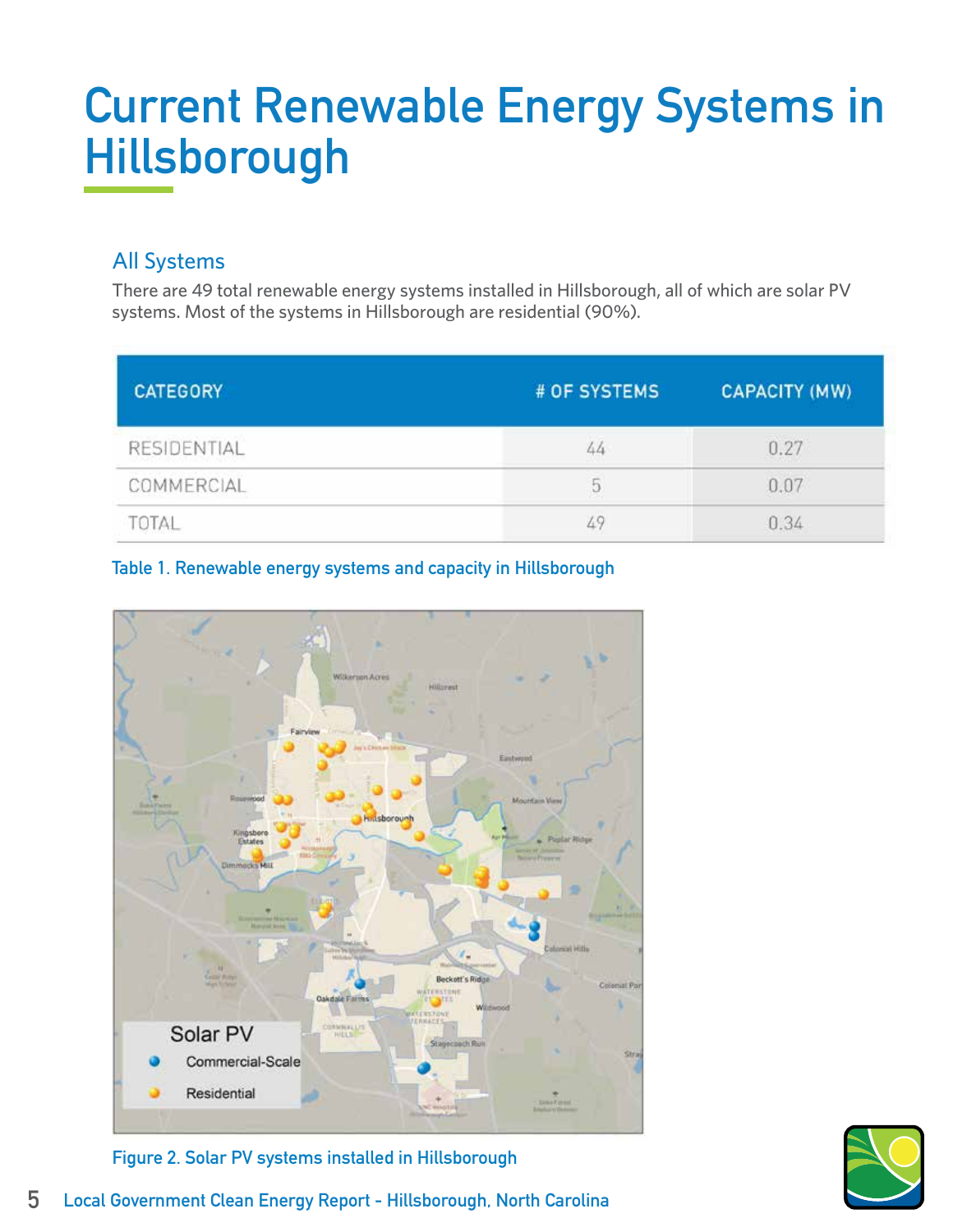# Commercial System Subcategories

While most of the solar PV systems in Hillsborough are residential, there are some commercial ones which include a coffee bean roastery and a community college.

| <b>SUBCATEGORY</b>  | # OF SYSTEMS | <b>CAPACITY (MW)</b> |
|---------------------|--------------|----------------------|
| EDUCATION           |              | 0.01                 |
| <b>FOOD SERVICE</b> |              | 0.02                 |
| HEALTHCARE          |              | 0.02                 |
| WAREHOUSE           |              | 0.02                 |

#### **Table 2. Commercial renewable energy systems and capacity in Hillsborough by subcategory**

## New Renewable Energy Systems and Capacity since 2014

Since 2014, renewable energy systems in Hillsborough have grown over 1,300%, and most of this growth is from residential systems.



**Figure 3. Cumulative renewable energy systems installed in Hillsborough by category, 2014-2020**

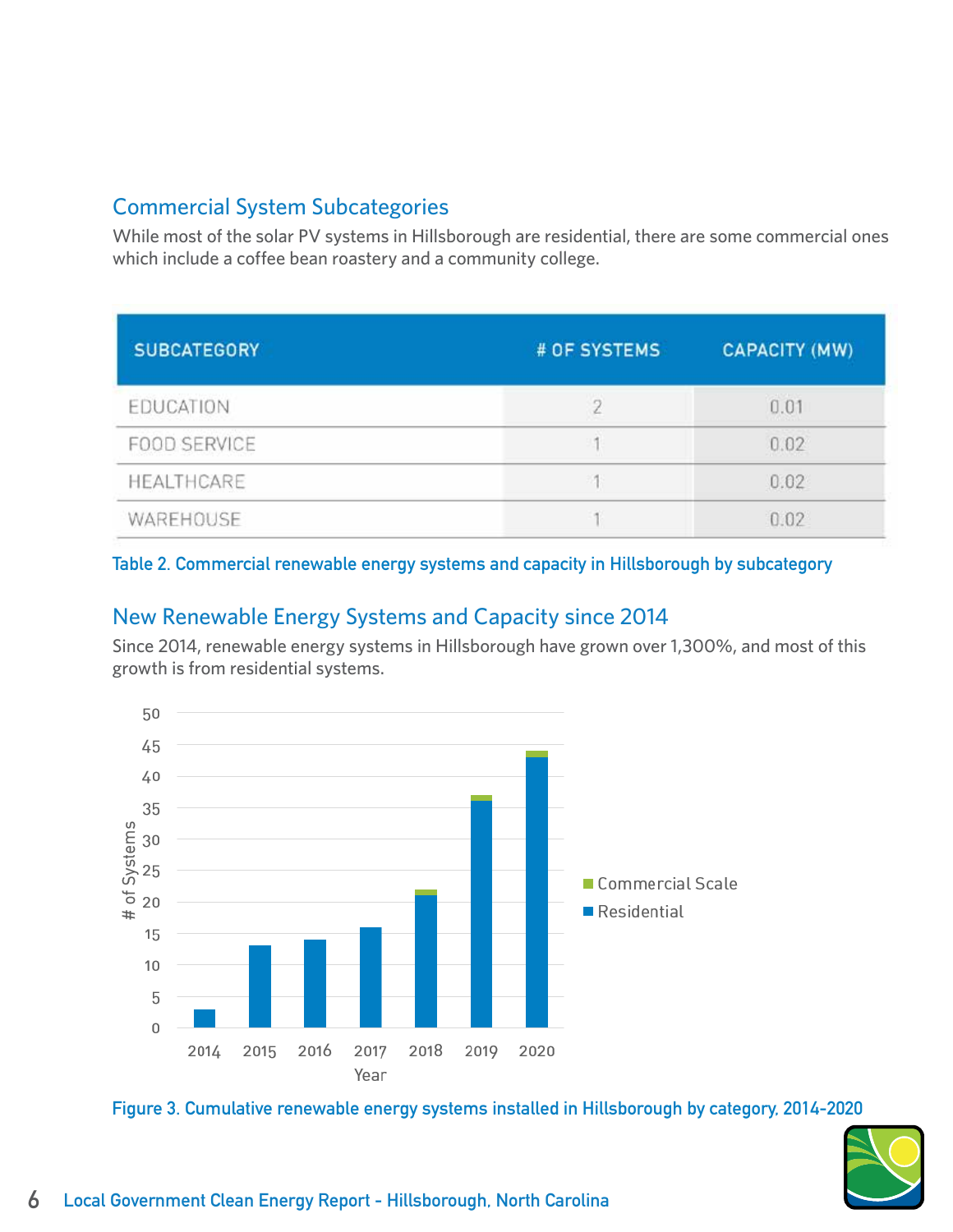Like the number of renewable energy systems, most of the renewable energy capacity in Hillsborough is from residential systems too. Since 2014, renewable energy capacity has increased by over 2500%.



**Figure 4. Cumulative renewable energy generating capacity in Hillsborough by category, 2014-2020**

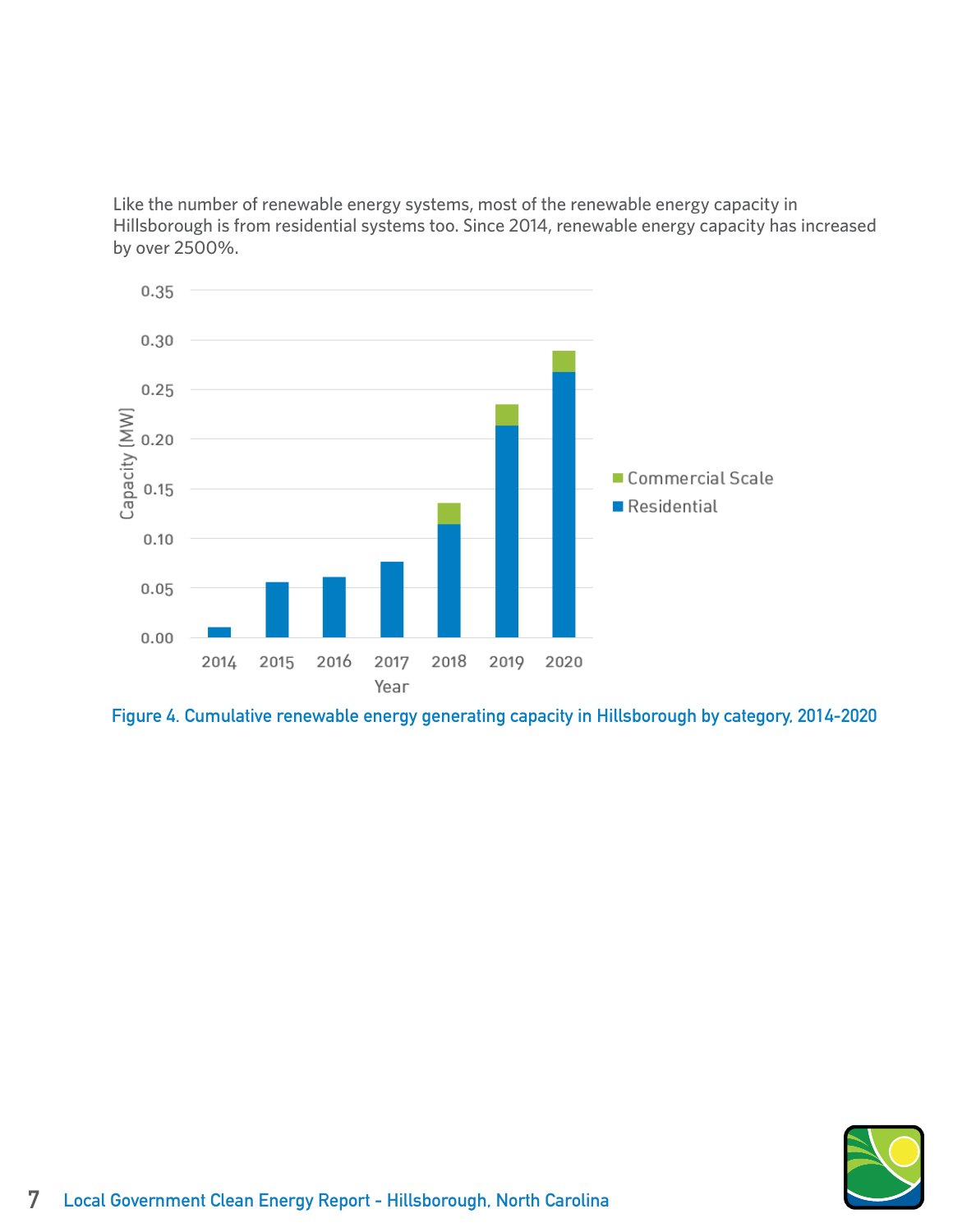# **Current Renewable Energy Systems in Hillsborough**

This report provides information about renewables installed in Hillsborough, but also provides points of comparison from other cities nearby and of similar size. For Hillsborough, these cities are Butner and Mebane.

## Number of Systems

Hillsborough leads both Butner and Mebane in the total number of renewable energy systems and leads in the individual categories except for utility-scale.

| <b>CITY</b>   | <b>RESIDENTIAL</b> | <b>COMMERCIAL SCALE</b> | UTILITY-SCALE | <b>TOTAL</b> |
|---------------|--------------------|-------------------------|---------------|--------------|
| <b>BUTNER</b> |                    |                         |               |              |
| HILLSBOROUGH  | 44                 | 5                       |               |              |
| <b>MEBANE</b> |                    |                         |               |              |

#### **Table 3. Renewable energy systems installed in Butner, Hillsborough, and Mebane**

Most of the systems in Butner, Hillsborough, and Mebane are residential, with 80%, 90%, and 93%, respectively.



**Figure 5. Total number of renewable energy systems in Butner, Hillsborough, and Mebane**

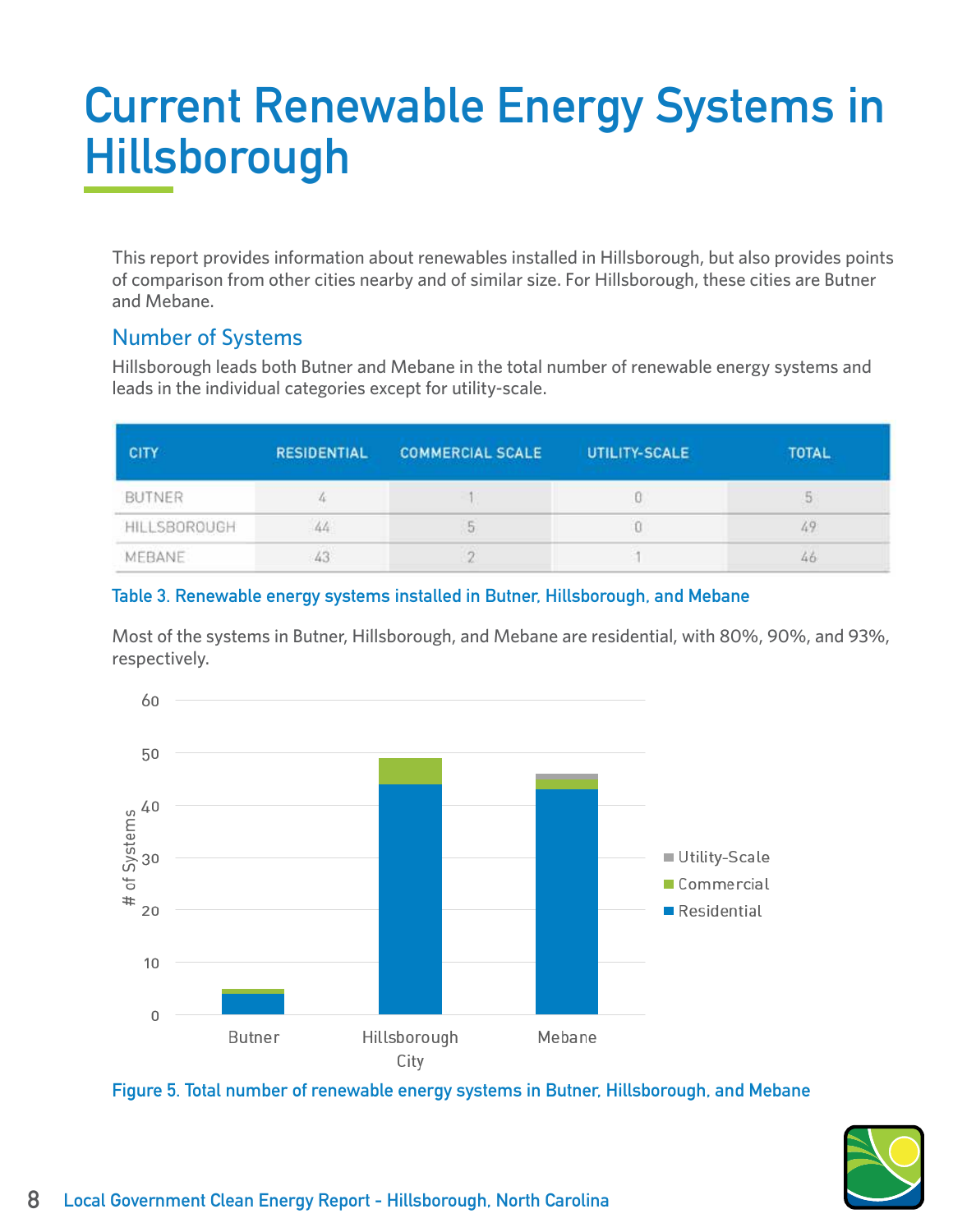

Hillsborough has led both Butner and Mebane in number of renewable energy systems since 2015.

#### **Figure 6. Cumulative renewable energy systems installed in Butner, Hillsborough, and Mebane, 2011-2020**

## Generating Capacity

While Hillsborough leads Butner and Mebane in the number of renewable energy systems, Mebane leads the other cities in renewable energy generating capacity. Even without its utility-scale system, Mebane would still lead Butner and Hillsborough.

| CITY          | <b>RESIDENTIAL (MW)</b> | <b>COMMERCIAL</b><br><b>SCALE (MW)</b> | UTILITY-SCALE (MW) | TOTAL (MW) |
|---------------|-------------------------|----------------------------------------|--------------------|------------|
| <b>BUTNER</b> | 0.02<br>--              | 0.30                                   | 0.00               | 0.32       |
| HILLSBOROUGH  | 0.27                    | 0.07                                   | 0.00               | 0.34       |
| MEBANE        | 0.25                    | 0.20                                   | 3.00               | 3.45       |

#### **Table 4. Renewable energy generating capacity in Butner, Hillsborough, and Mebane**

Most of the renewable energy generating capacity in Mebane comes from its 3-megawatt utilityscale system (87%), while commercial systems make up the most capacity in Butner (92%) and residential systems make up the most capacity in Hillsborough (81%).

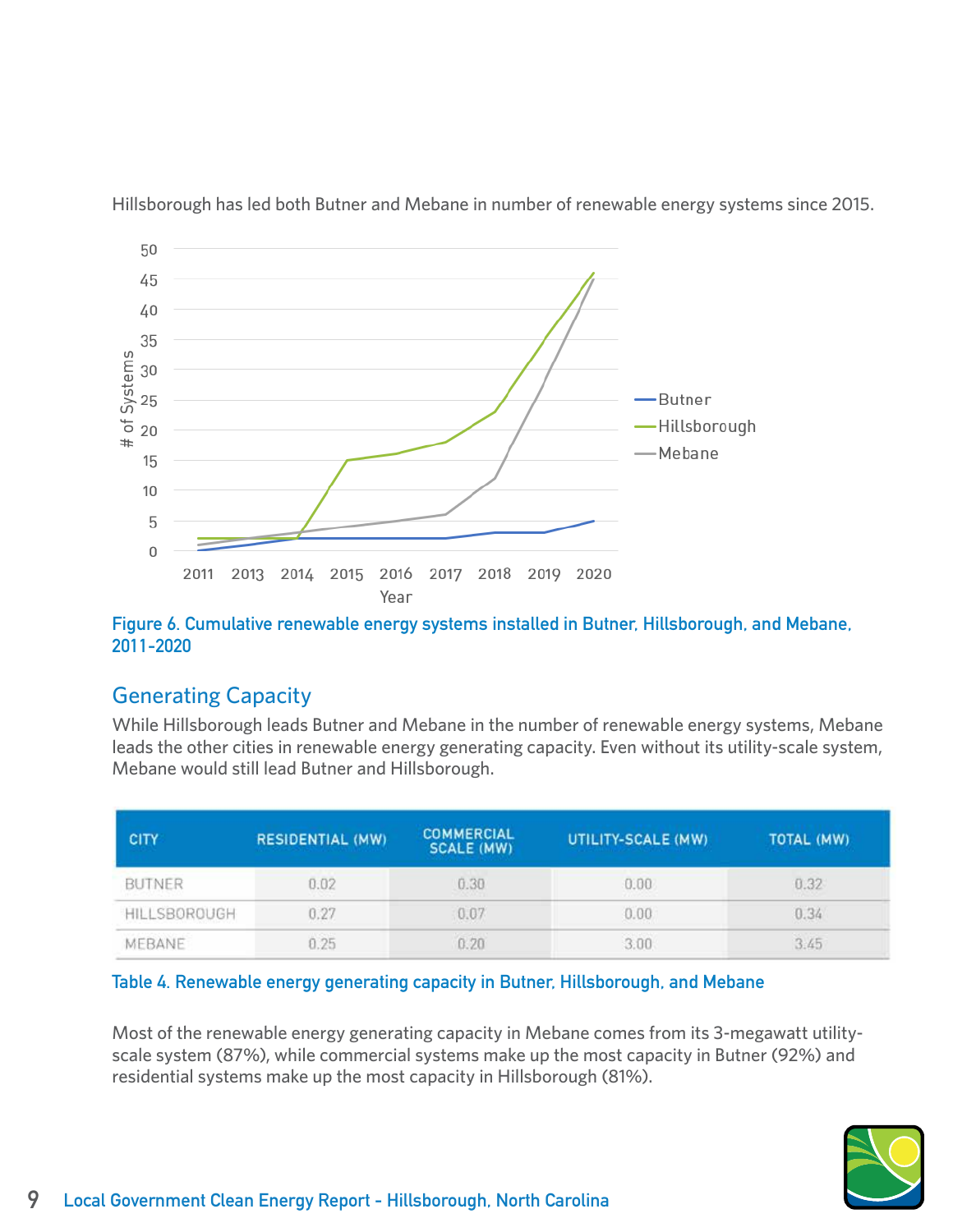

**Figure 7. Total renewable energy generating capacity installed in Butner, Hillsborough, and Mebane**

Due to its utility-scale solar PV system, Mebane has a sizeable lead in renewable energy generation capacity since it was installed in 2014. Otherwise, Butner and Hillsborough have stayed relatively close to each other in their renewable energy generating capacities.



**Figure 8. Cumulative renewable energy capacity installed in Butner, Hillsborough, and Mebane,** 

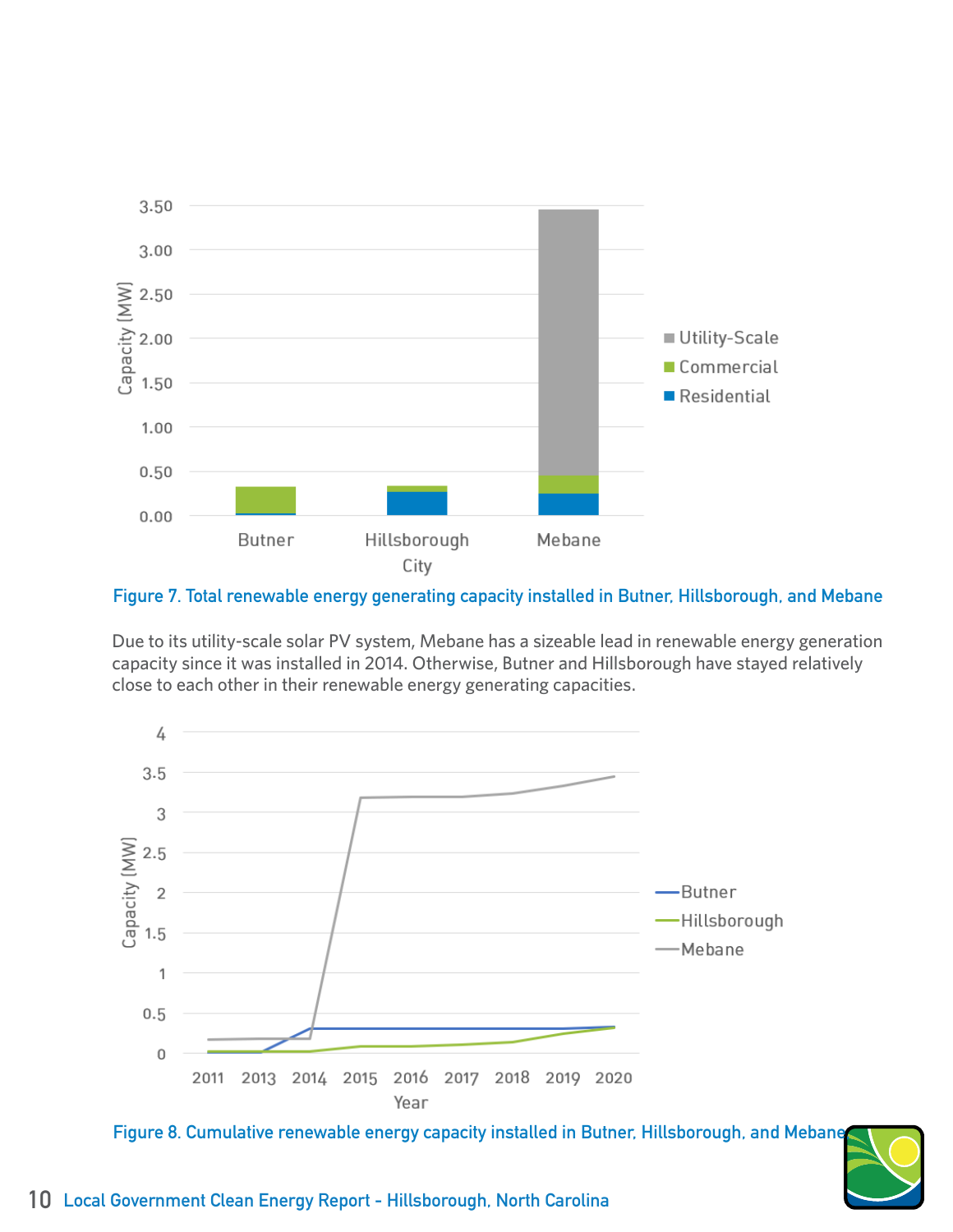# Energy Efficient Buildings

#### **Types of Certifications: ENERGY STAR® and LEED®**

Two of the most popular certifications for buildings to demonstrate their energy efficiency are ENERGY STAR and LEED. For commercial buildings, the US Environmental Protection Agency's ENERGY STAR program helps building owners benchmark their energy usage and assigns each building a score according to its efficiency.<sup>2</sup> The median score of these buildings is 50, and those with scores of 75 or more are eligible for ENERGY STAR certification.<sup>3</sup>

Leadership in Energy and Environmental Design (LEED) is a program run by the US Green Building Council that focuses on whole building sustainability, including water use reduction and improved indoor air quality, in addition to building energy efficiency.<sup>4</sup> There are a variety of certifications that can be achieved depending on the use of the building and its stage of development.<sup>5</sup>

Both ENERGY STAR and LEED maintain datasets of the buildings that currently meet their certification standards.<sup>6,7</sup>

#### **Number of Certified Energy Efficient Buildings**

Mebane leads Butner and Hillsborough in the number of certified energy efficient buildings, with over twice as many as the other cities put together.

| <b>CITY</b>   | ENERGY STAR CERTIFIED LEED CERTIFIED | <b>TOTAL</b> |
|---------------|--------------------------------------|--------------|
| <b>BUTNER</b> |                                      |              |
| HILLSBOROUGH  |                                      |              |
| MEBANE        |                                      |              |

**Table 5. Certified energy efficient buildings in Butner, Hillsborough, and Mebane**

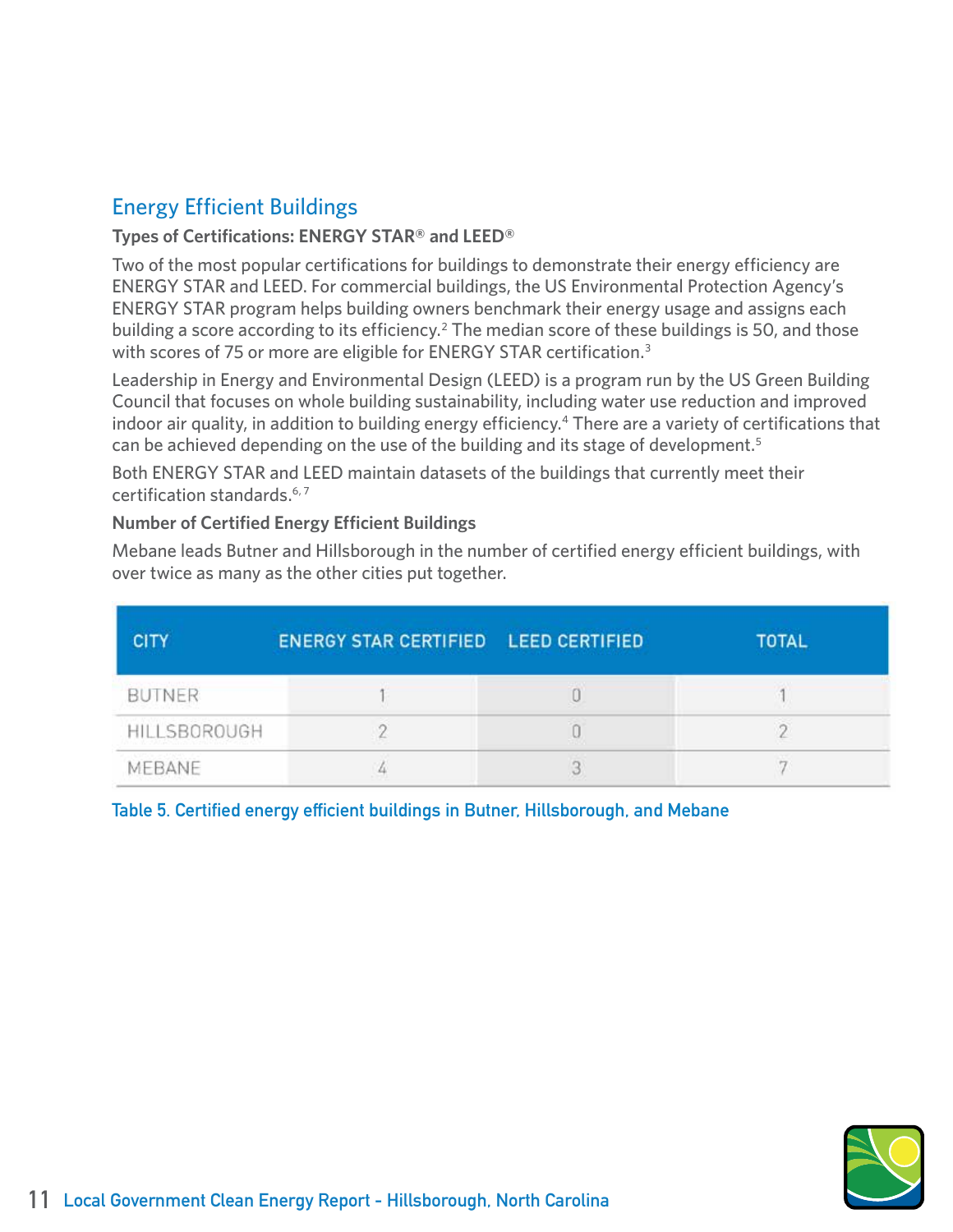

**Figure 9. Certified energy efficient buildings in Hillsborough**

In Butner and Hillsborough, all the certified energy efficient buildings are ENERGY STAR certified while in Mebane, while most of the certified energy efficient buildings are ENERGY STAR certified, there are a few LEED certified buildings too.

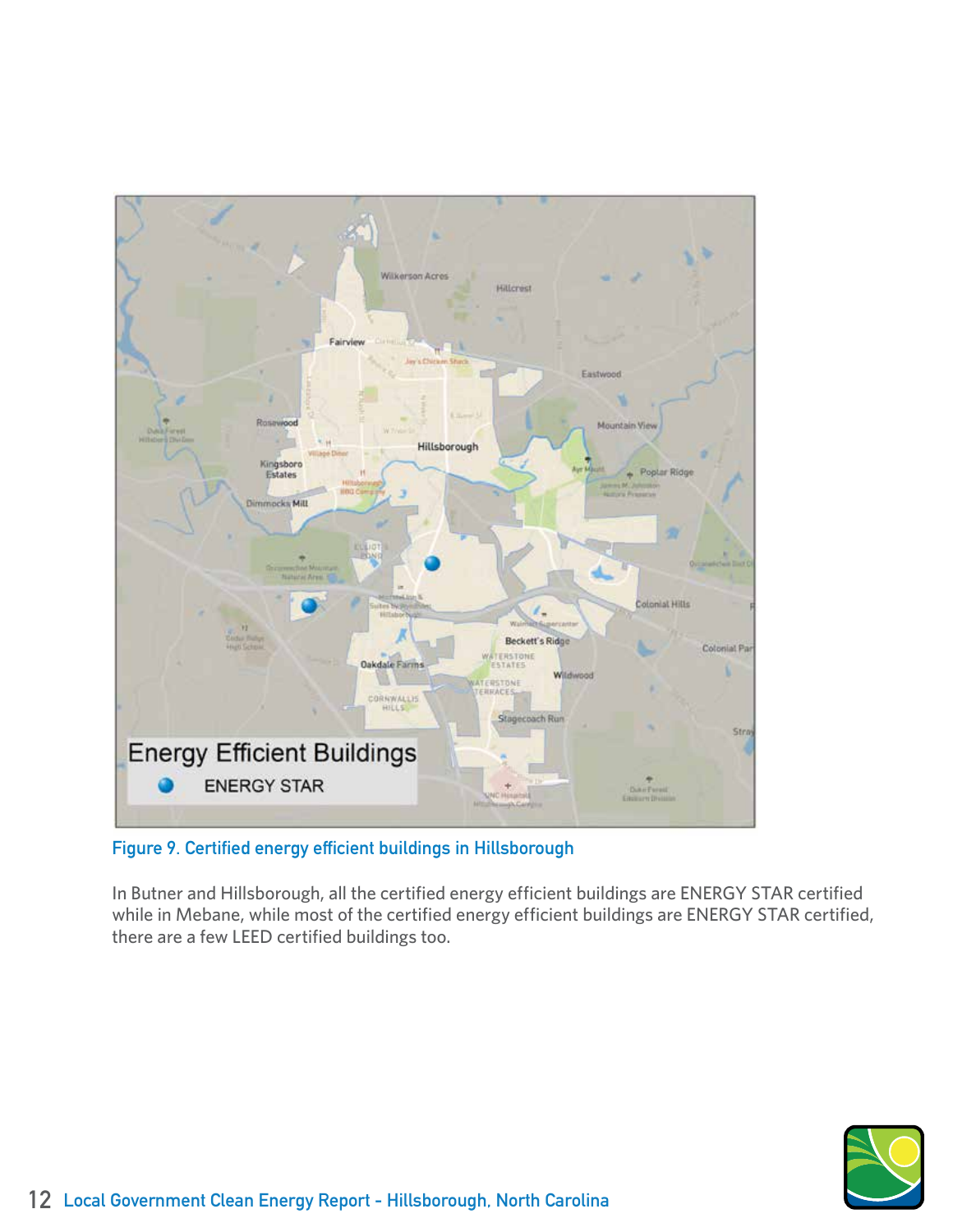

#### **Figure 10. Certified energy efficient buildings in Butner, Hillsborough, and Mebane**

#### **Area in Certified Energy Efficient Buildings**

Since Mebane leads Butner and Hillsborough in the number of certified energy efficient buildings, it also leads them in the amount of building area in those certified buildings too. In fact, Mebane has almost twice as much building area in certified energy efficient buildings than the other cities combined.

| <b>CITY</b>   | <b>ENERGY STAR (FT2)</b> | LEED (FT <sup>2</sup> ) | TOTAL (FT <sup>2</sup> ) |
|---------------|--------------------------|-------------------------|--------------------------|
| <b>BUTNER</b> | 33,912                   |                         | 33,912                   |
| HILLSBOROUGH  | 315,791                  |                         | 315,791                  |
| MEBANE        | 519,427                  | 179,484                 | 698,911                  |

**Table 6. Building area in certified energy efficient buildings in Butner, Hillsborough, and Mebane**

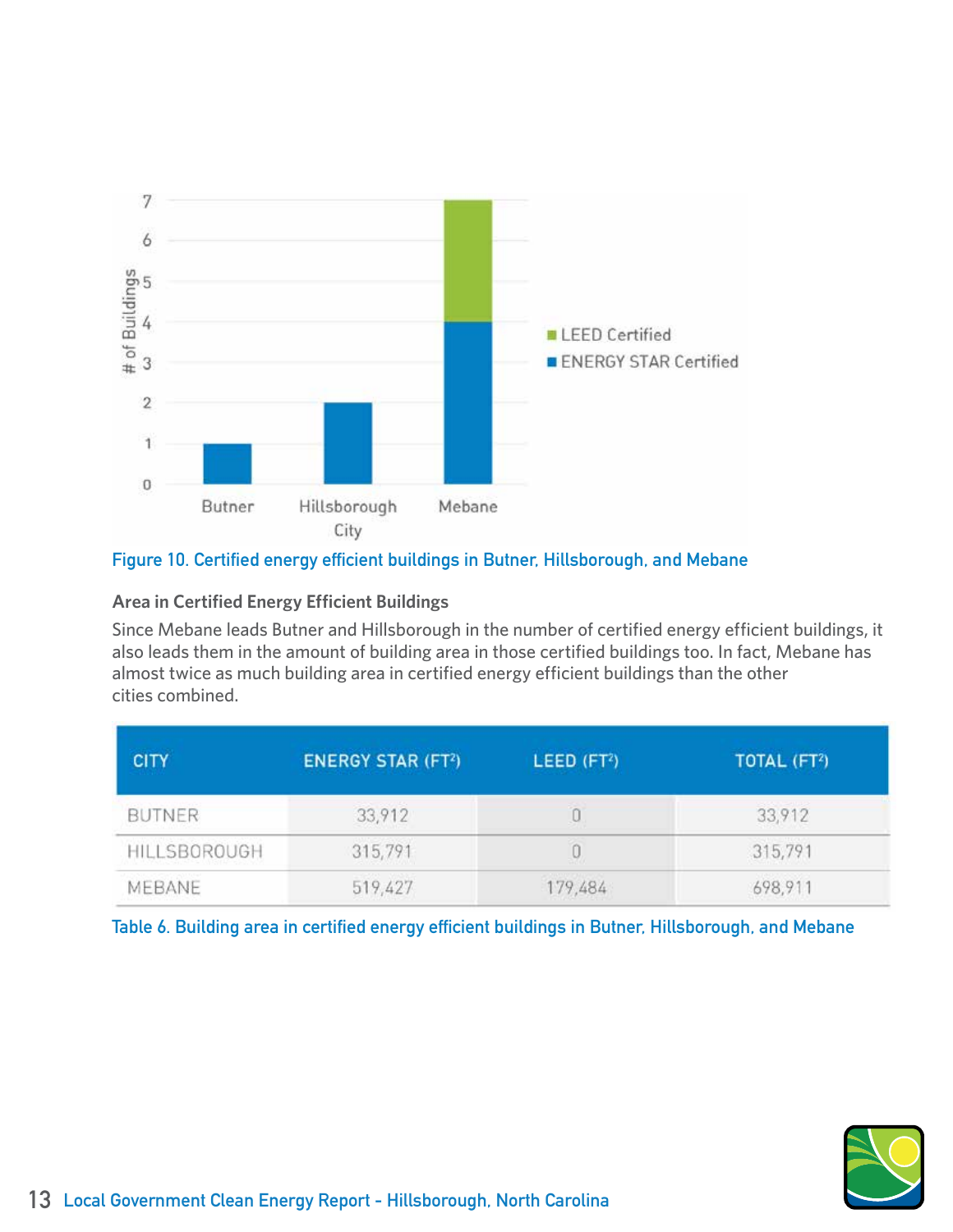# Electric Vehicles

As part of NC Department of Transportation's (DOT) Zero-Emissions Vehicle (ZEV) Plan, DOT began releasing North Carolina vehicle registration information online. This information includes the number of electric and plug-in hybrid electric vehicles and is available by county.<sup>8,9</sup>

For context, Butner is located in Granville County, Hillsborough is in Orange County, and Mebane is in Alamance County. Orange County leads Alamance and Granville Counties in the number of electric and plug-in electric vehicles with over three and a half times the number of registered vehicles.

| <b>COUNTY</b> | <b>ELECTRIC VEHICLES</b> | PLUG-IN HYBRID<br><b>ELECTRIC VEHICLES</b> | <b>TOTAL</b> |
|---------------|--------------------------|--------------------------------------------|--------------|
| ALAMANCE      | 69                       | 120                                        | 289          |
| GRANVILLE     | 45                       | 35                                         | 80           |
| ORANGE        |                          |                                            | 1,302        |

#### **Table 7. EVs and plug-in hybrid EVs registered in Alamance, Granville, and Orange Counties**

In all three counties, most of the electric and plug-in hybrid electric vehicles are totally electric, with over 56% in each county.



**Figure 11. EVs and plug-in EVs registered in Alamance, Granville, and Orange Counties**

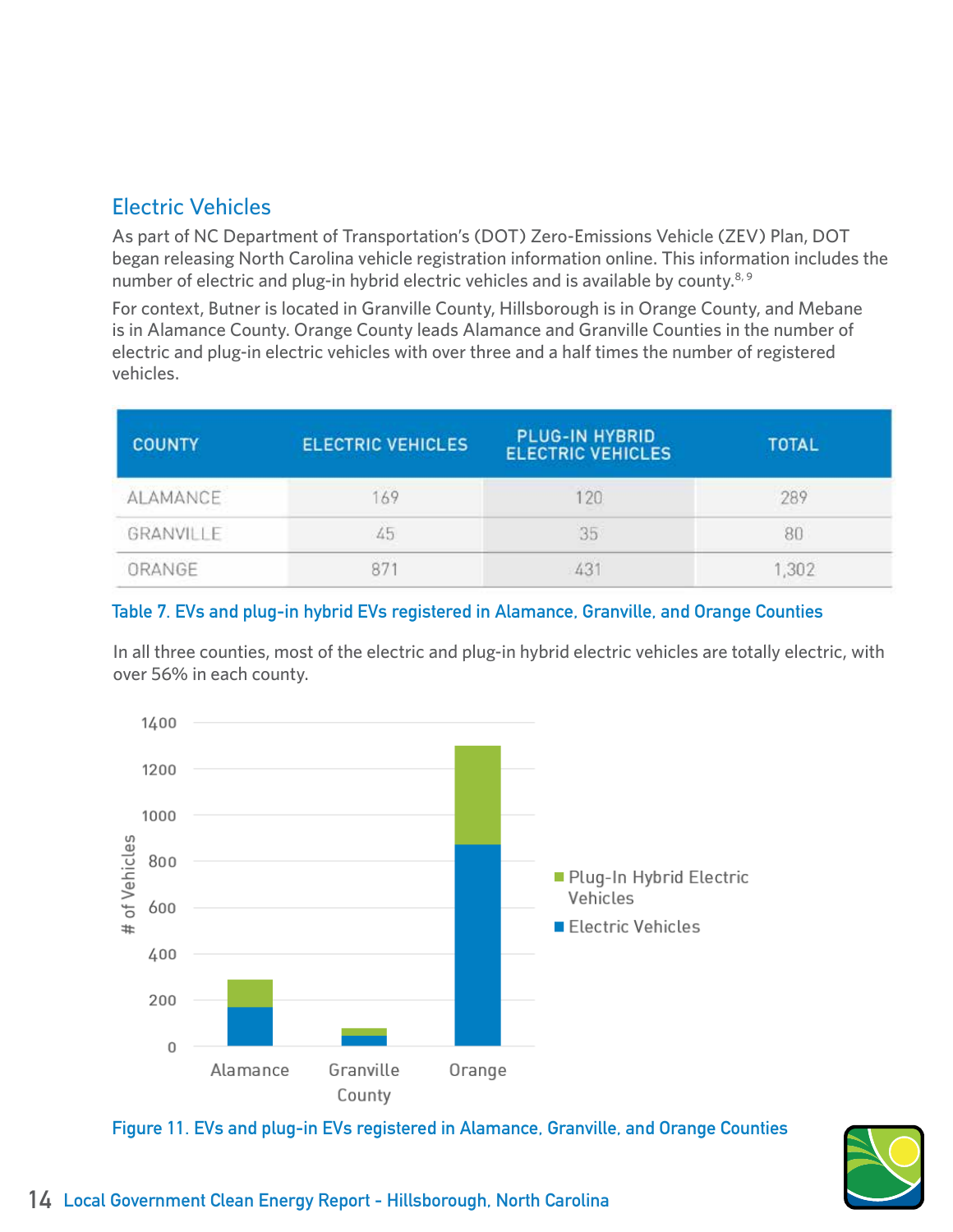Even when taking each county's population into account, Orange County leads Alamance and Granville in the number of registered electric and plug-in hybrid electric vehicles.

| <b>COUNTY</b> | <b>POPULATION</b> | EVS PER 1,000 PEOPLE |
|---------------|-------------------|----------------------|
| ALAMANCE      | 169,509           | 1.70                 |
| GRANVILLE     | 60,443            | 1.32                 |
| ORANGE        | 148,476           |                      |

**Table 8. EVs per 1,000 people in Alamance, Granville, and Orange Counties**

# EV Charging Stations and Outlets

There are many sources for EV charging stations and outlets, ranging from federal government sources to private networks. Each source varies in how the stations and outlets are verified, so some listed in one source may not be in another. For these reports, NCSEA uses the US Department of Energy's Alternative Fuels Data Center database.<sup>10</sup>

#### **Electric Vehicle Charging Stations**

There are not many electric vehicle charging stations in any of these cities, but Mebane has more than Butner and Hillsborough.

| <b>CITY</b>   | <b>LOCAL GOVERNMENT</b> | <b>PRIVATE</b> | <b>TOTAL</b> |
|---------------|-------------------------|----------------|--------------|
| <b>BUTNER</b> |                         |                |              |
| HILLSBOROUGH  |                         |                |              |
| MEBANE        |                         |                |              |

**Table 9. EV charging stations in Butner, Hillsborough, and Mebane by ownership type**

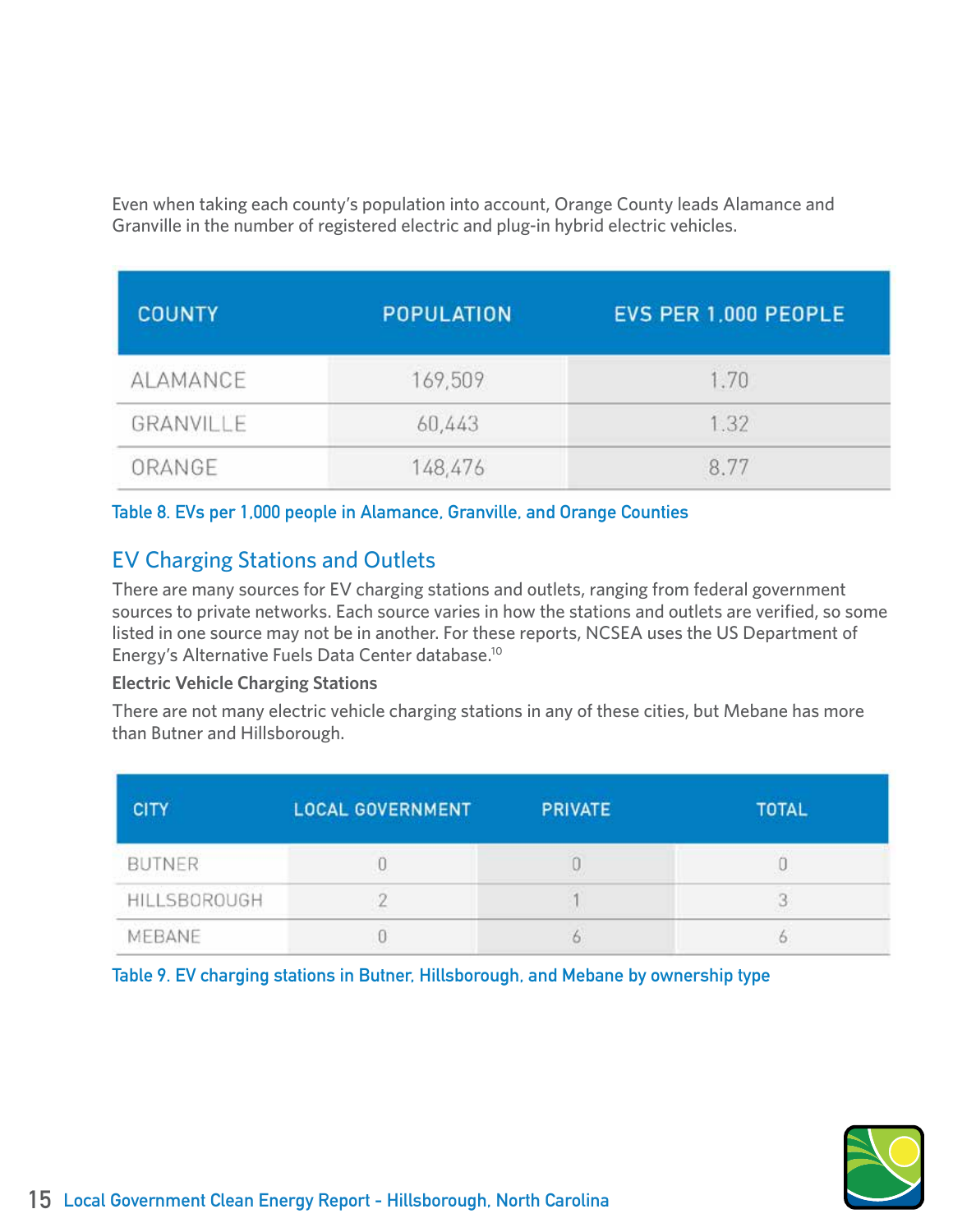

**Figure 12. EV charging stations installed in Hillsborough**

Electric vehicle charging stations in Mebane are privately owned, there are no charging stations in Butner, and the stations in Hillsborough are owned privately and by the local government.

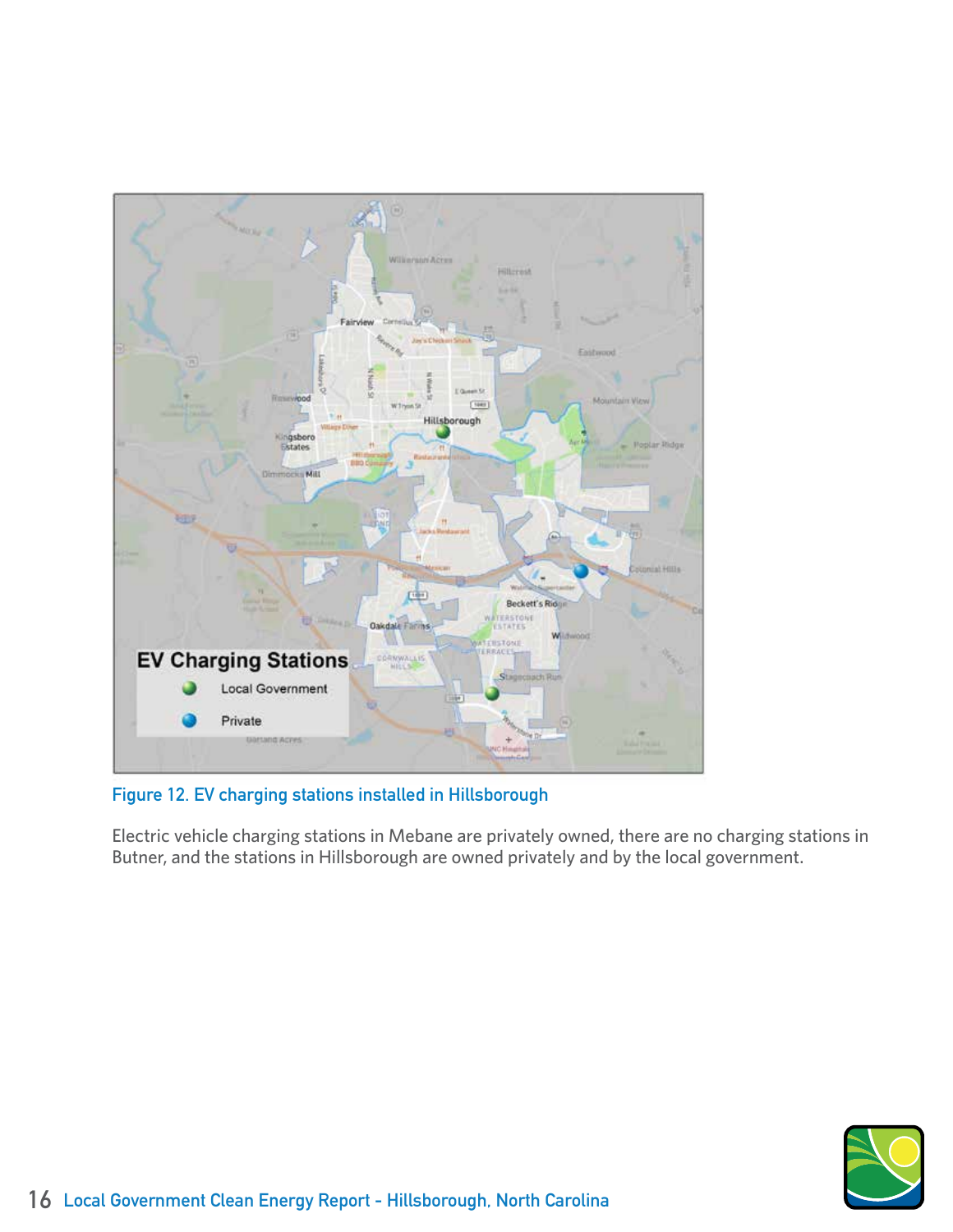

#### **Figure 13. EV charging stations in Butner, Hillsborough, and Mebane by ownership type**

#### **EV Charging Station Outlets**

A single EV charging station might have one or more charging outlets. Different levels of outlets operate at different voltages, which lead to different charging times. For example, charging an electric vehicle at a level 1 station that has an outlet like one found in a home (110 volts, 12-16 amps) will take longer than at a DC Fast Charge outlet, which can deliver power starting at 480 volts at  $100$  amps. $<sup>11</sup>$ </sup>

Mebane also leads Hillsborough in the number of electric vehicle charging outlets.

| <b>CITY</b>         | LEVEL 1 | LEVEL 2 | <b>DC FAST CHARGE</b> | <b>TOTAL</b> |
|---------------------|---------|---------|-----------------------|--------------|
| BUTNER              |         |         |                       |              |
| <b>HILLSBOROUGH</b> |         | ö       |                       |              |
| MEBANE              |         | 10      |                       |              |

#### **Table 10. EV charging outlets in Butner, Hillsborough, and Mebane by charging level**

Most of the electric vehicle charging outlets in Hillsborough and Mebane are level 2, with at least 67% in each city.

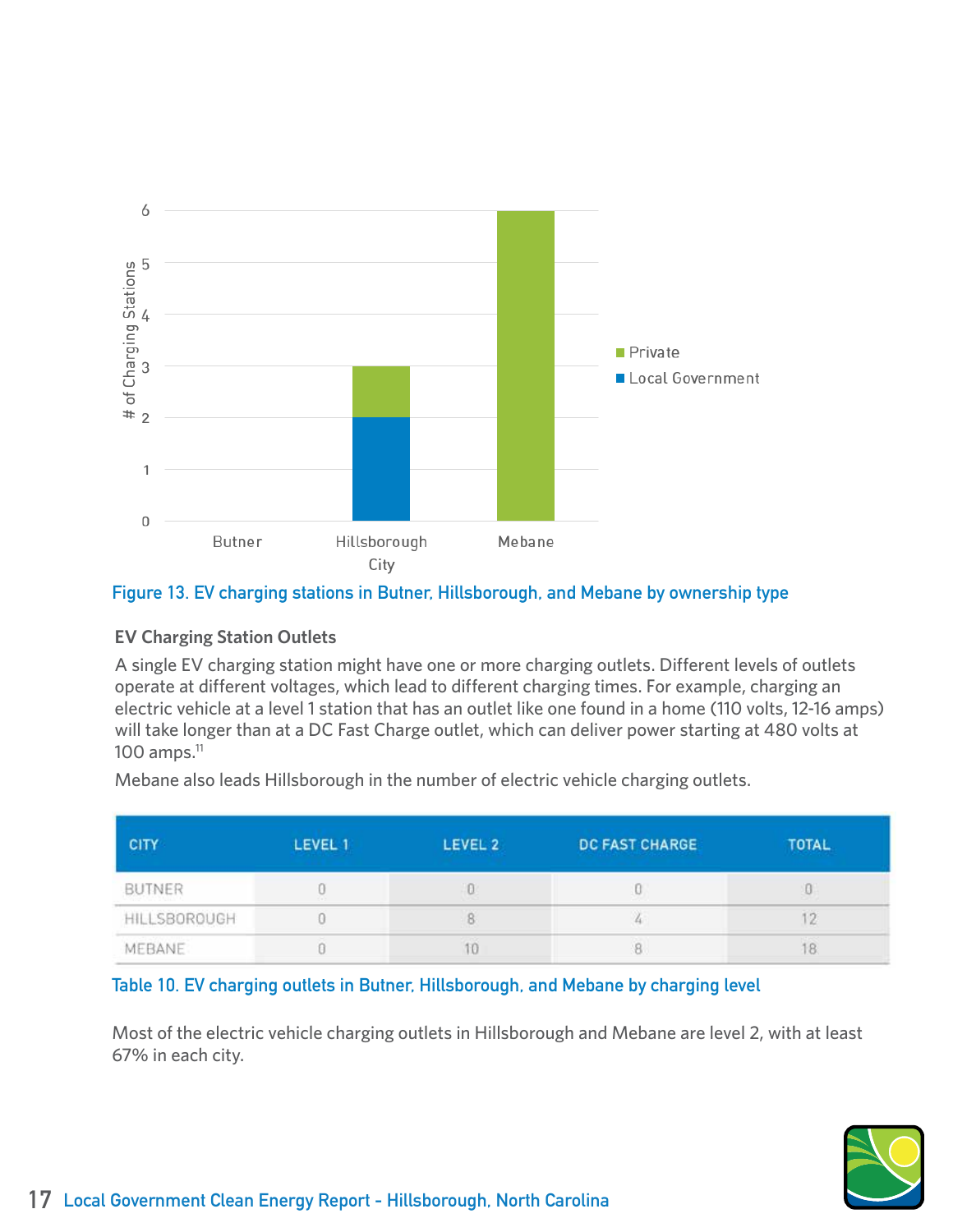

**Figure 14. EV charging station outlets in Butner, Hillsborough, and Mebane by charging level**